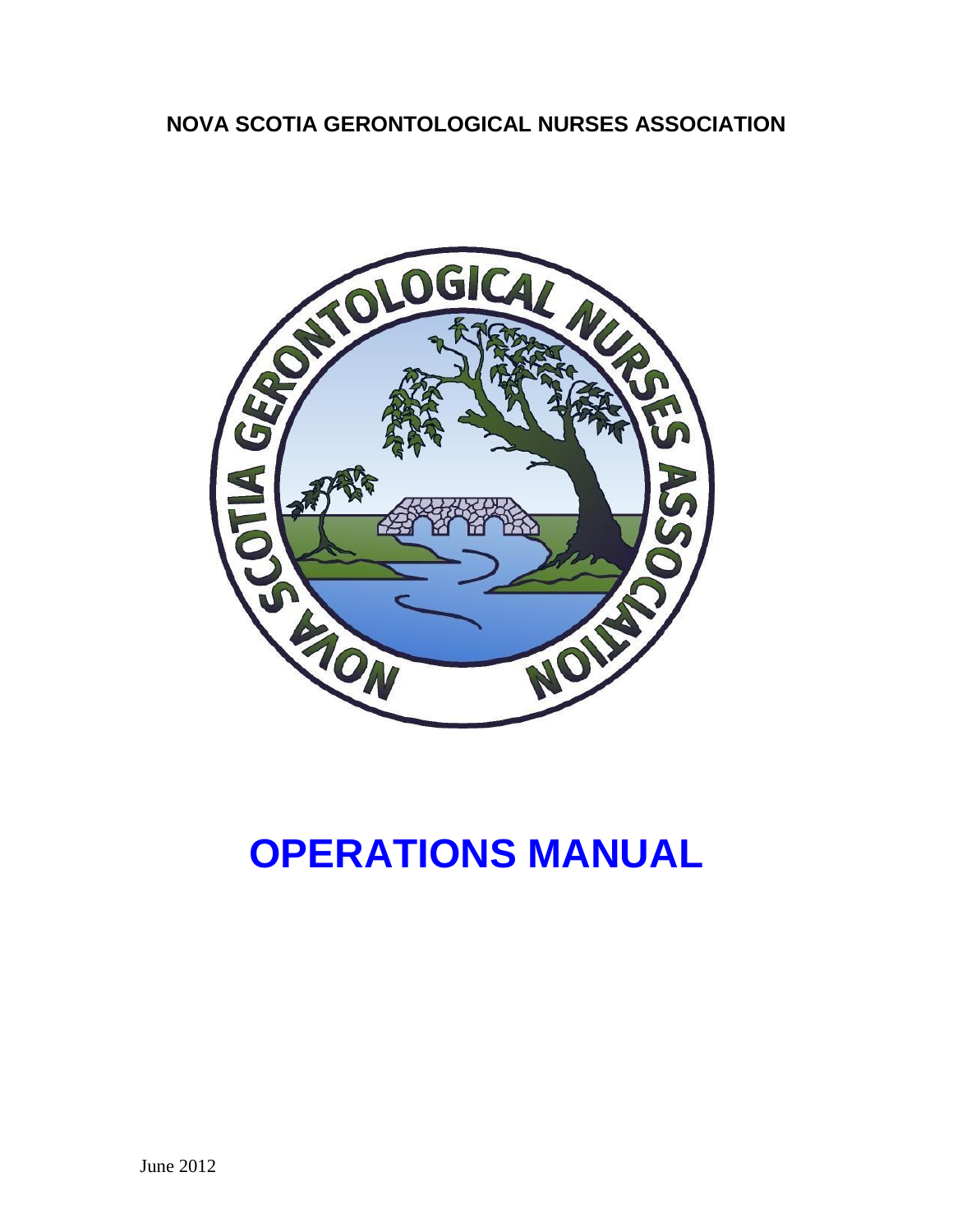$\mathcal{L}_{\mathcal{A}}$ 

# **TABLE OF CONTENTS**

| <b>MISSION STATEMENT</b>                                                                                                                                                                                                                                                                                                                                                | 3                                                                         |
|-------------------------------------------------------------------------------------------------------------------------------------------------------------------------------------------------------------------------------------------------------------------------------------------------------------------------------------------------------------------------|---------------------------------------------------------------------------|
| ROLES AND RESPONSIBILITIES OF EXECUTIVE<br>President<br><b>President-Elect</b><br>٠<br>Secretary<br>٠<br>Treasurer<br>$\blacksquare$<br><b>District Representatives of NSGNA</b><br>٠<br><b>Nominations Committee</b><br>$\blacksquare$<br>AGM & Educational conference (committee)<br>٠<br><b>Public Relations Committee</b><br>٠<br><b>Scholarship Committee</b><br>٠ | $4 - 11$<br>4<br>5<br>5<br>5<br>6<br>$\overline{7}$<br>$8 - 9$<br>9<br>10 |
| <b>MEMBERSHIP CRITERIA</b>                                                                                                                                                                                                                                                                                                                                              | 11                                                                        |
| <b>EXPENSE GUIDELINES</b>                                                                                                                                                                                                                                                                                                                                               | 12                                                                        |
| <b>ANNUAL GENERAL MEETING</b>                                                                                                                                                                                                                                                                                                                                           | $13 - 14$                                                                 |
|                                                                                                                                                                                                                                                                                                                                                                         |                                                                           |
| <b>SCHOLARSHIP CRITERIA</b>                                                                                                                                                                                                                                                                                                                                             | 15                                                                        |
| <b>SCHOLARSHIP APPLICATION FORM</b>                                                                                                                                                                                                                                                                                                                                     | $16 - 18$                                                                 |
| <b>CERTIFICATION BURSARY CRITERIA AND APPLICATION FORM</b>                                                                                                                                                                                                                                                                                                              | 19                                                                        |
| <b>CONFERENCE BURSARY AND APPLICATION FORM</b>                                                                                                                                                                                                                                                                                                                          | 20                                                                        |
| <b>HONOURARY LIFETIME MEMBERSHIP NOMINATION FORM</b>                                                                                                                                                                                                                                                                                                                    | $21 - 22$                                                                 |
| <b>EXPENSE CLAIM FORM</b>                                                                                                                                                                                                                                                                                                                                               | 23                                                                        |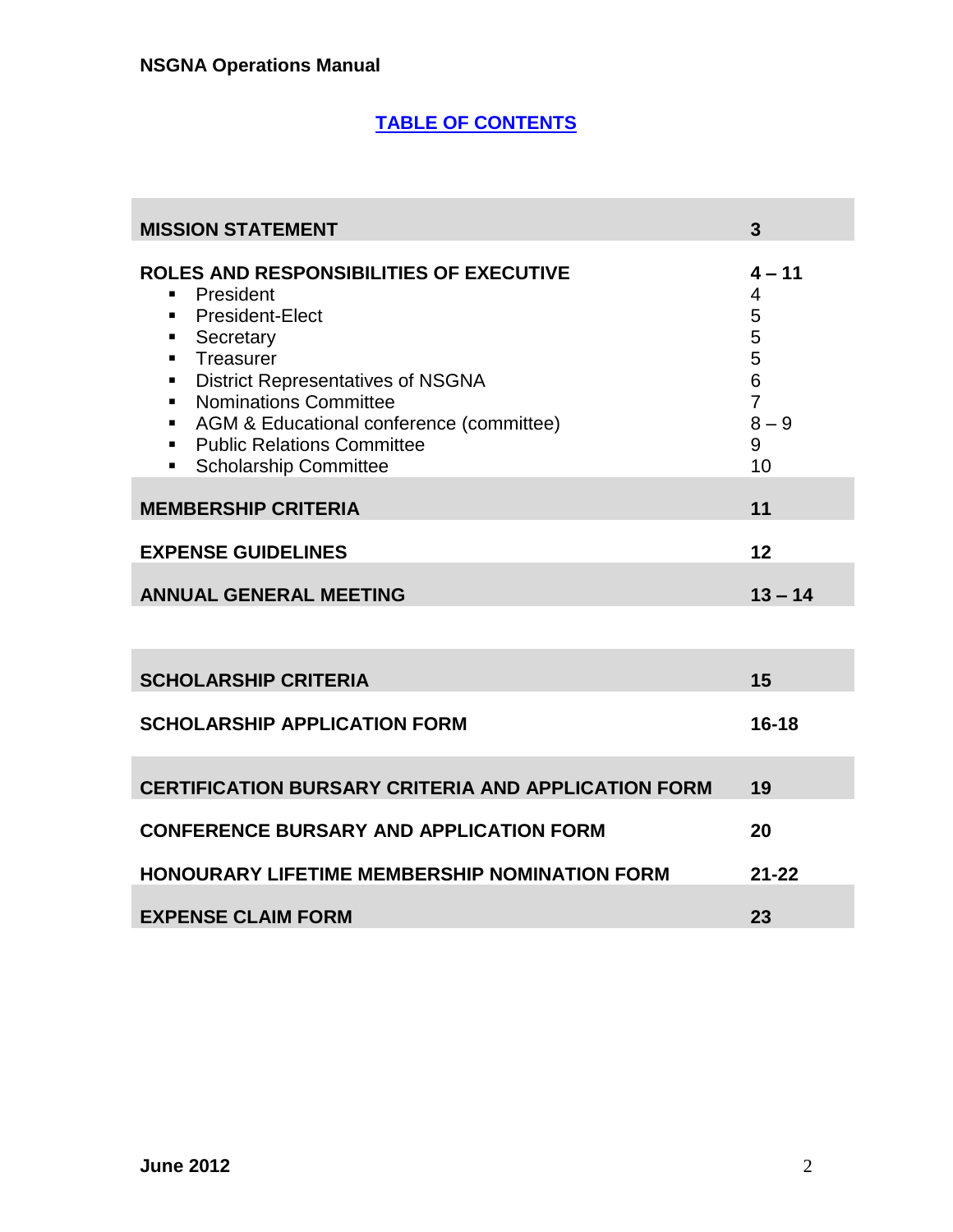# **MISSION STATEMENT**

The mission of the Nova Scotia Gerontological Nurses Association (NSGNA) is to address the health concerns of older Nova Scotians and to support the nurses who participate with them in health care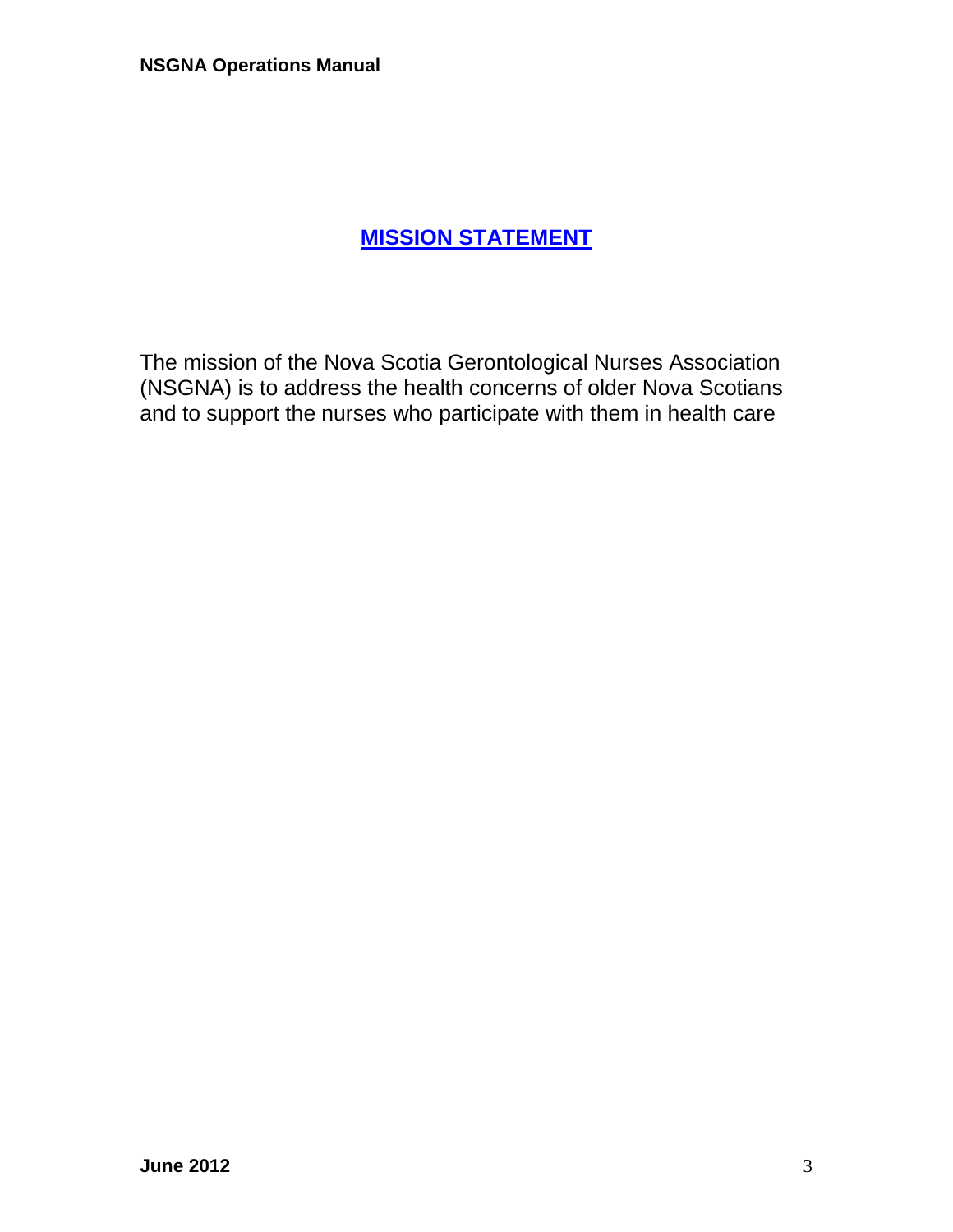# **ROLES AND RESPONSIBILITIES OF EXECUTIVE**

#### **PRESIDENT**

#### **The President shall:**

- **Permiffully** preside at all meetings of the Association
- **Perform all acts related to the office**
- **Example for all meetings**
- call the meeting to order at the appointed time and follow the established order of business
- **conduct the meeting following parliamentary procedure**
- offer assistance in an advisory capacity when necessary to other executive members
- act as an ex-officio member on all committees of the Association
- vote in the case of a tie
- act as official representative of the Association to outside persons or agencies
- sign all official documents and papers on behalf of the association.

#### **Duties of the President – annually (to do or delegate)**

Meet briefly with new executive immediately after AGM

- gather current data (address, phone numbers) on executive members annually and distribute to executive members and committee heads
- set agenda and arrange meeting place
- **establish quorum**
- **•** review duties and responsibilities of members
- set meeting dates for the year
- set teleconference dates
- **F** review AGM minutes and assign tasks to be completed

#### Subsequent Meetings

- set agenda and arrange meeting place
- elicit reports from each member of executive and committee heads
- **deal with issues as they present themselves**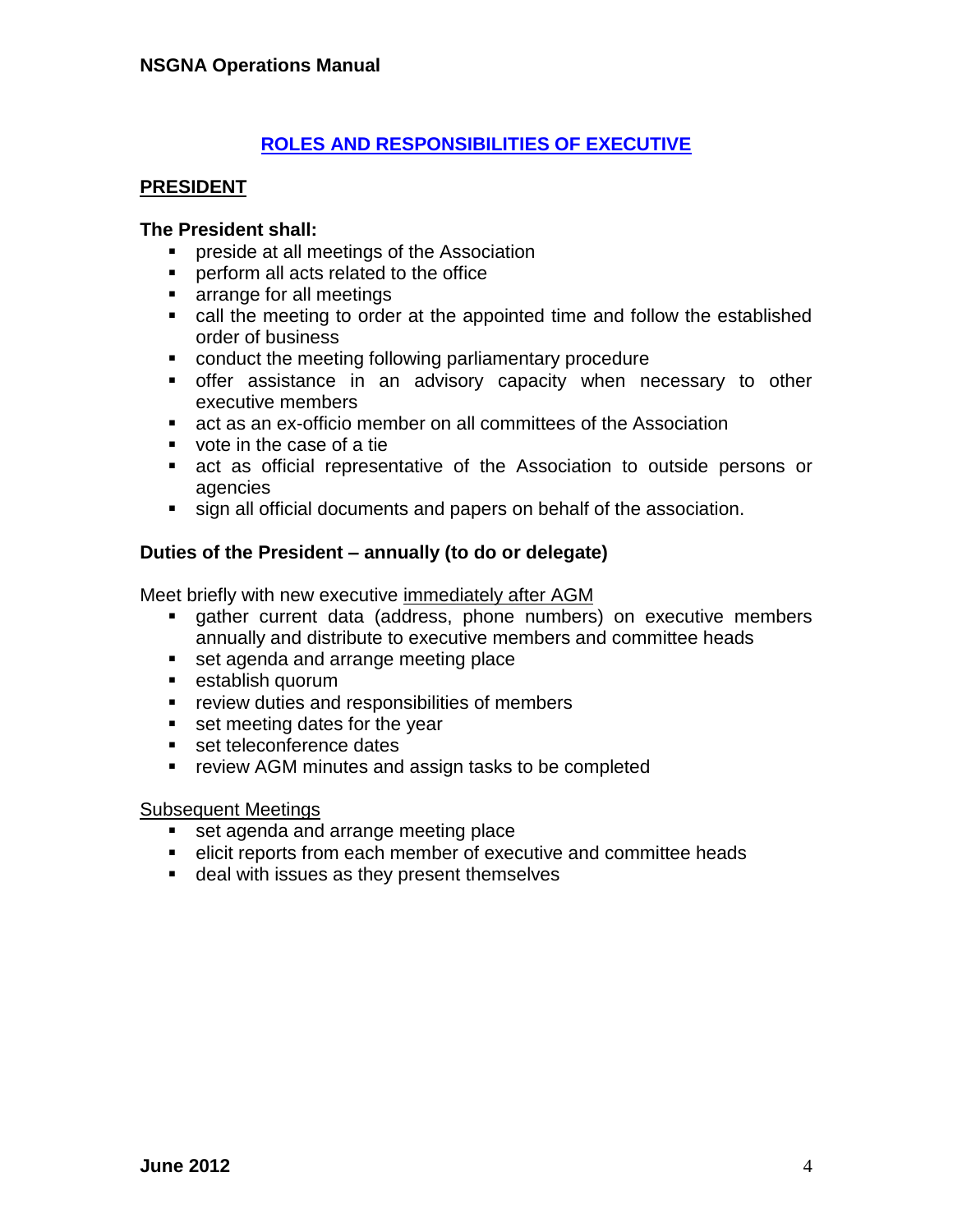# **PRESIDENT – ELECT**

#### **The President –Elect shall:**

- **automatically succeed the President.**
- **in the absence of the President, have all the powers of the President.**
- perform the duties of the President in case of absence or upon the resignation of that Officer, until the next Annual Meeting.
- **take the place of the President whenever it is necessary for the latter to** leave the chair. For example:
	- $\triangleright$  If the President decides to engage in discussion she calls the President- Elect to take the chair;
	- $\triangleright$  Take the chair when a motion is proposed which affects the President only, and remains in the chair until the motion is disposed of;
	- $\triangleright$  Take the chair when the President has to deliver an official report.

#### **SECRETARY**

#### **The Secretary shall:**

- be custodian of those records specifically assigned which include:
	- $\triangleright$  The minutes of all Executive Committee and annual General Meetings.
	- The minutes of all Standing Committees and Special Committees.
- **F** record the Minutes of all general and Executive meetings.
- read all papers that may be called for by the meeting.
- keep roll of members present at meetings and call roll when required.
- be responsible for giving notice of meetings and circulating facts and minutes of all proceedings to the executive.
- be responsible for corresponding with individuals or organizations when requested by the executive.

#### **TREASURER**

#### **The Treasurer shall:**

- notify CRNNS and CGNA and Registry of Joint Stock Companies of new executive following AGM.
- keep accurate record of all financial transactions of the association
- **•** receive funds
- pay debts incurred by the association from association funds after payment is authorized
- submit a financial report at each regular meeting and a complete report annually
- sign all cheques with another designated person
- have the books read annually by a responsible person approved by the Executive
- **F** in conjunction with the President, draft the association budget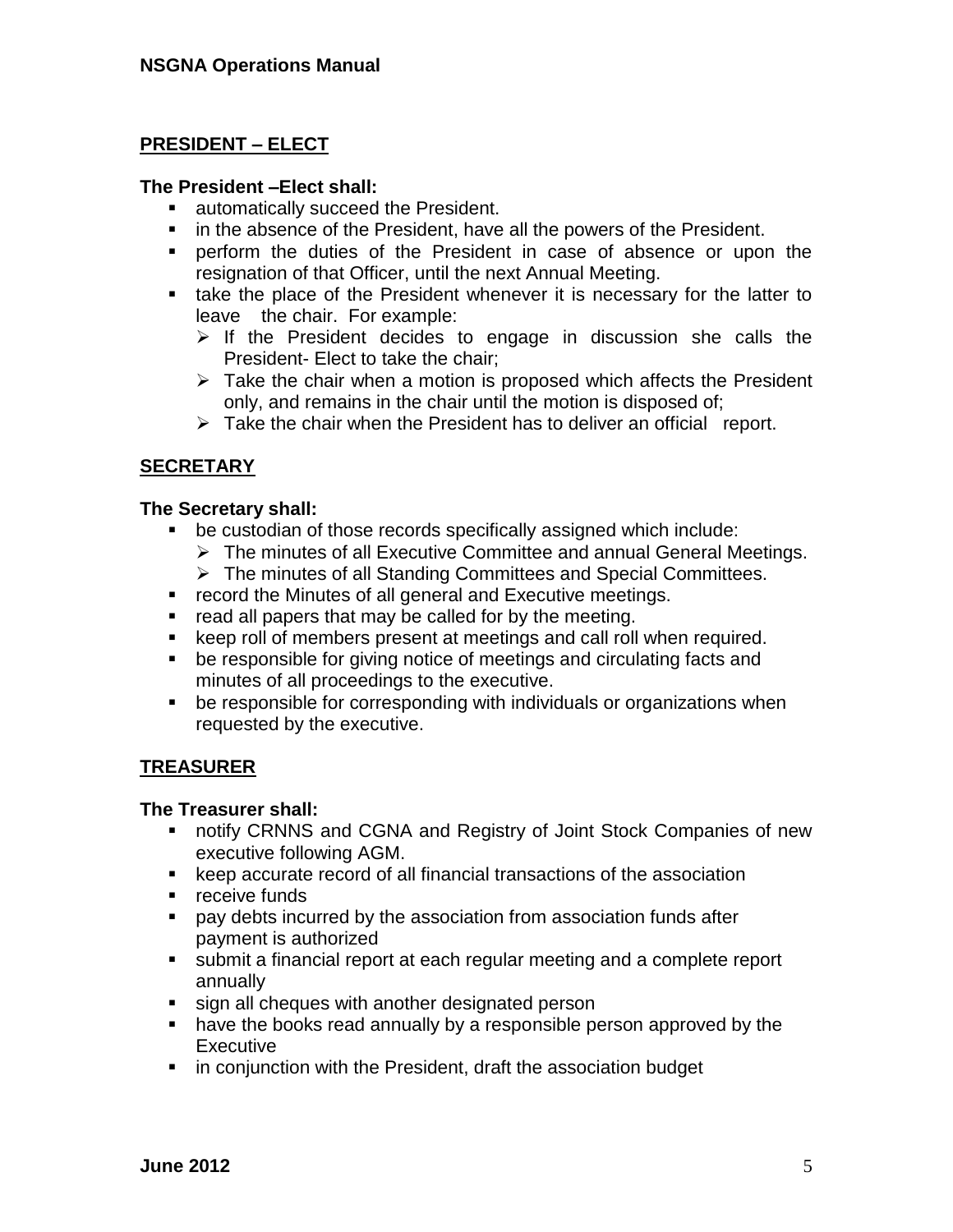# **DISTRICT REPRESENTATIVES OF NSGNA**

#### **Purpose:**

 To develop an awareness of our association among (a) our RN's and LPN's in our region and (b) the public.

#### **The District Representatives of Nova Scotia shall:**

- **•** promote membership in the association.
- organize a committee within the membership of their health authority. This committee would be responsible for using the local resources; the provincial body of the association, the media, etc. to promote NSGNA and make it a functional and educational association. This committee must function within the constitution and by-laws of NSGNA and with approval of the executive.
- **identify the needs of the district.**
- **EXEDENT** identify local resources applicable and useful to the district, i.e., media, other organizations, professionals, agencies, etc.
- develop networking with identified resources, other districts and the executive.
- hold regular meetings with the committee in their district (every 3-4 months). To document all meetings and activities and report on our activities to the Executive.
- organize educational seminars within the region. These seminars should meet the needs of the members, as well as be of interest, be educational and relative to gerontology.
- present a written report at the annual meeting summarizing the activities of the region.
- at the end of the fiscal year submit a financial report to the Treasurer

#### **Seed Money:**

Each NSGNA District Representative has \$100.00 available from NSGNA to support their educational endeavours. The seed money is available annually upon request from the Treasurer. A general statement is to be submitted at the end of the fiscal year to the NSGNA Treasurer.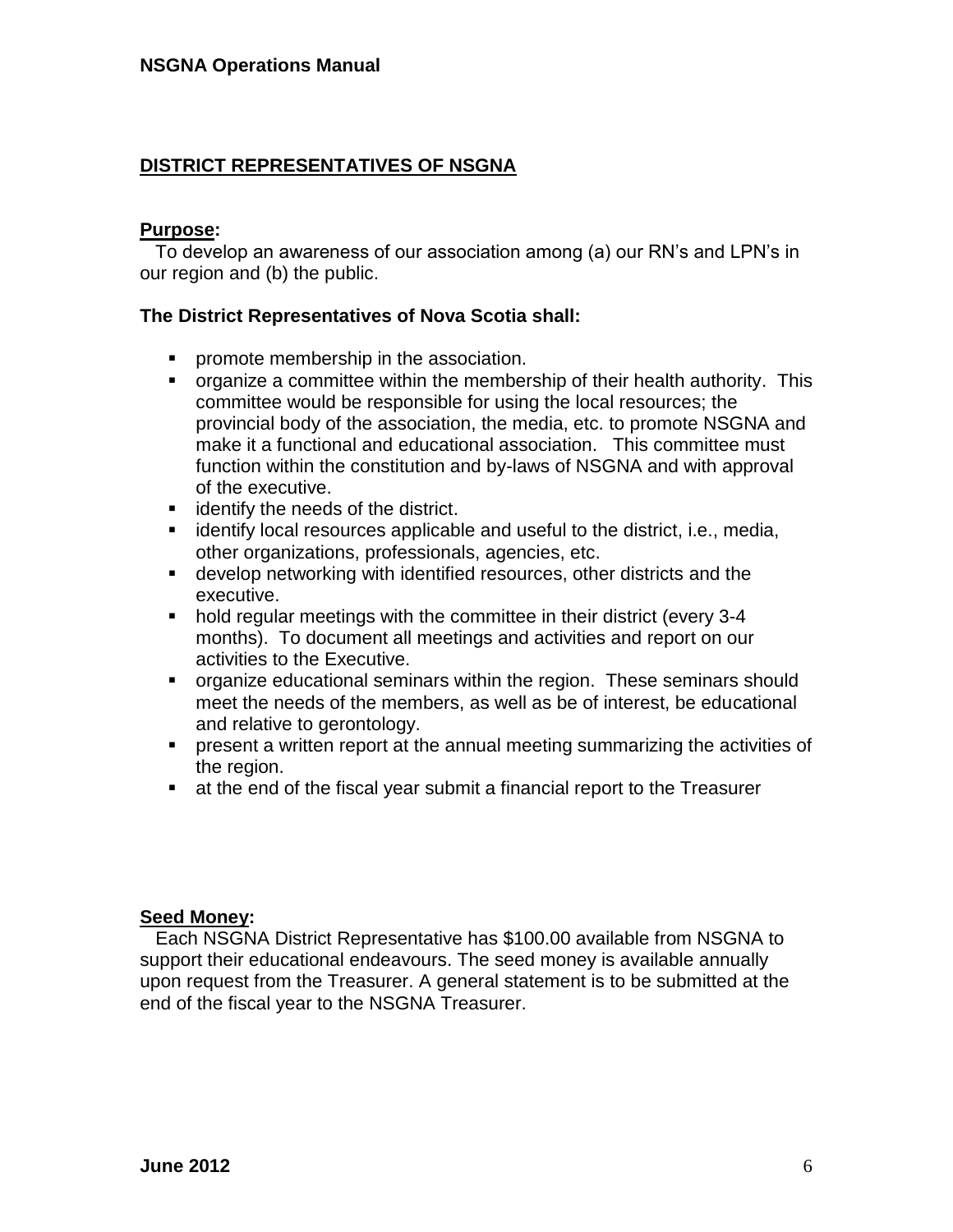## **NOMINATIONS COMMITTEE**

#### **Purpose**:

 To solicit nominations from NSGNA members who are willing to let their name stand for a vacant executive/other position and to present the list to the membership for voting at the AGM.

#### **Membership**:

**Chair:** The Past-President serves on the executive for a 2 year period, during which time he/she assumes the role of Nominations Chairperson.

**Members:** 2 committee members are elected annually at the AGM.

#### **The Nominations Committee shall:**

- Calls for nominations in the newsletter preceding the AGM, so that members are aware of the vacant positions. May include a brief biography of each nominee, if available.
- **Provides a simple form for anyone wishing to submit a nomination and a** contact name, address, phone and e-mail.
- Has a discussion with each potential nominee in advance, to ensure that he/she will accept that nomination when it is made and/or allows for a nomination to be submitted prior to the AGM
- Complies a list of nominees for each vacant position and reports to the Executive Committee, preceding the general meeting where the elections will take place.
- Submits a list of nominees to the membership in the form of a Committee Report, published in the AGM Booklet.
- In the event of 2 nominations for 1 position, voting is by show of hands. (Bylaw article Xi. Section 1) If a candidate is uncontested that candidate shall be elected by acclamation.
- Whenever possible a minimum of 2 nominations shall be nominated for each position.

#### **Annual General Meeting:**

The Chair of the Nominations Committee calls for "nominations from the floor" (X3). for each vacant position. A nomination from the floor by this method does not require a seconder, but other members may choose to second, to show that they support the individual.

A complete list of elected members is presented to members at the end of the election procedures.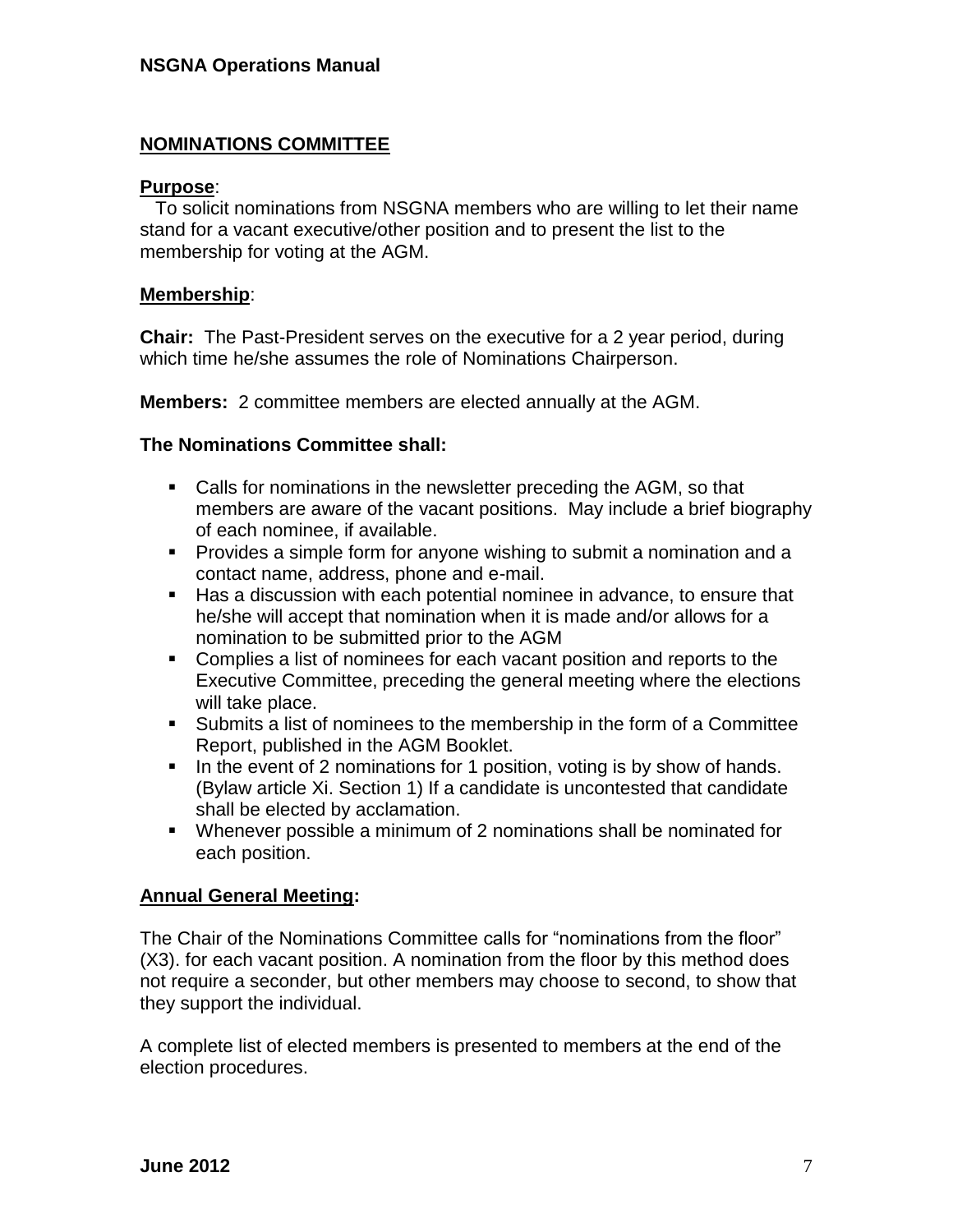## **NSGNA ANNUAL GENERAL MEETING AND EDUCATION CONFERENCE**

#### **Conference Profit Sharing Policy**

The District hosting the annual conference will receive 20% of all profits from the NSGNA AGM and educational conference. 80 percent is returned to the NSGNA provincial executive.

### **Conference Seed Money**

\$1500.00 seed money will be given to the host Region committee. This seed money will be returned after the conference or prior, if for some reason the conference does not proceed as planned.

## **Meeting Schedule**

 The annual meeting will be scheduled in the spring of the year. Specific dates are to be chosen by the hosting District. The intent is for Districts to undertake the AGM conference on a rotational basis. The format generally includes an educational day and banquet, as well as a  $\frac{1}{2}$  day business meeting. This format can be altered to a guest speaker/education session with a short business meeting.

### **Preparation of the Conference by the Selected Region**

(Set time and date of conference as per guidelines above)

- Approximately 8-10 months is required for planning the annual conference/meeting.
- A committee should be selected to divide the work of preparation with a confirmation of a conference chairperson.
- The time, date and place of the next AGM should be selected.
- **The Provincial Executive can help focus the planning by selecting a** theme.
- A keynote speaker will be selected as well as speakers for other educational offerings at the conference.
- Conference schedule should be established.
- Brochures can be designed to advertise the AGM as well as featuring AGM schedule in the NSGNA newsletter. Advertisement should be available 3-4 months before AGM.
- There should be contacts made to allow for companies/individuals to display at the conference. There may also be some opportunity to access other sponsors for the conference. Complimentary gift bags with articles for distribution to all conference registrants should be arranged.
- Gifts/payments for speakers as well as door prizes for registrants should be arranged.
- **EXPLORED FI** Arrange for introductions for all speakers.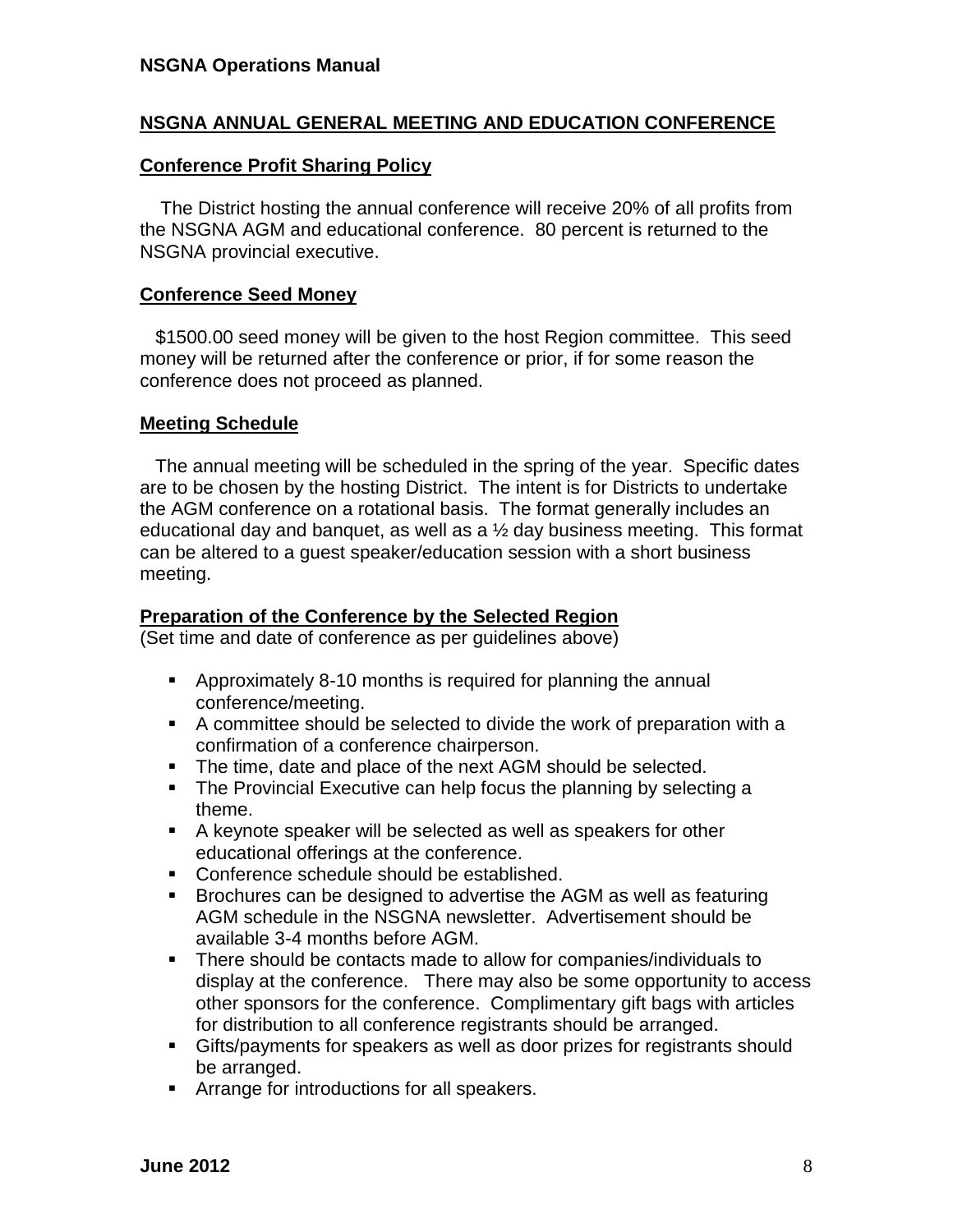#### **NSGNA Operations Manual**

- **Media coverage is to be arranged.**
- **EXTER** 1. Letters should go out to all scheduled speakers for audiovisual and special equipment needs.
- Name tags, registration tables, evaluation forms, maps, special equipment is to be arranged

# **PUBLIC RELATIONS COMMITTEE**

### **Purpose:**

The committee is responsible for publishing the NSGNA Newsletter and the NSGNA Website. Other responsibilities may include publicizing the association via workshops and meetings. As well, the Public Relations Committee shall be the liaison between the Association, relevant agencies and news media.

# **Committee:**

A public relations committee shall consist of a chairperson appointed by the President promptly after the annual general meetings. Committee members shall be appointed by the chairperson.

#### **Newsletter**

- All articles/notices to editor(s) by deadline designated by P. R. Committee.
- Deadline will be published in each newsletter for subsequent issues (when possible)
- Format to be designed by committee or may be delegated
- Editor(s) to proof read newsletter
- Published by Public Relations Chair
- Returned to editor (s) for distribution by mail or e-mail
- Regular updating of membership list and acquisition of needed supplies
- All receipts to be kept and mailed to association treasurer for payment.

#### **Website**

- The NSGNA member responsible for web maintenance will liaise with the web mistress, who makes changes to the web page.
- The website will be updated quarterly & all notices & information will be submitted one month before update occurs.
- The all information will then be submitted by NSGNA by email to the web mistress. The fee for this web service is negotiated annually with the web mistress. The server fee is paid bi-annually as invoiced.
- Links will be to CGNA, CRNNS & others as decided by the executive.
- There will be no product endorsement used on the web page except if an individual sponsor fully supports an NSGNA event (e.g. annual conference).
- All executive members should review the web page at least quarterly for errors or omissions & notify the representative as soon as possible.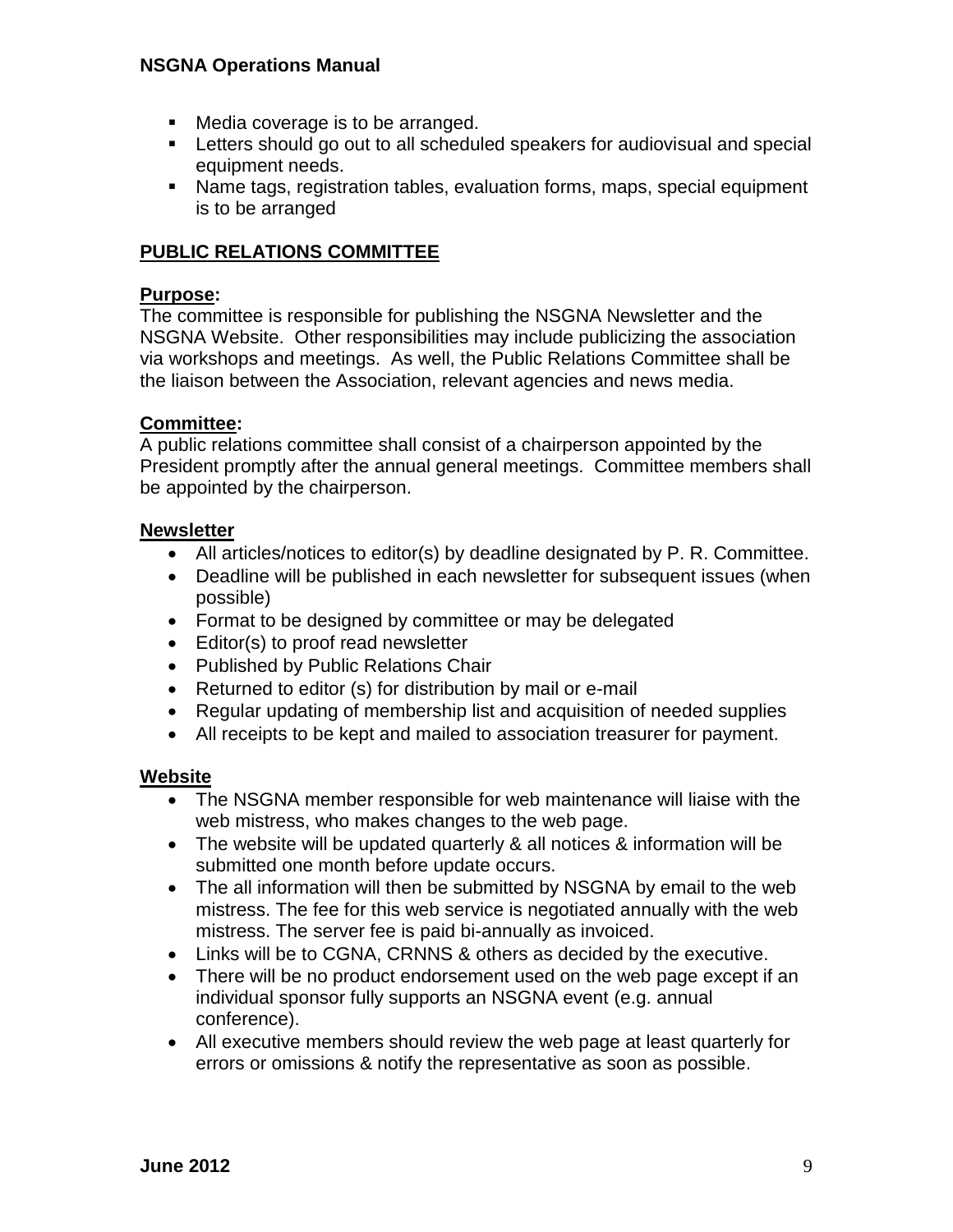#### **NSGNA Operations Manual**

#### **SCHOLARSHIP COMMITTEE**

#### **Members**:

Chairperson appointed by the executive committee. Members solicited by chairperson from general membership as required. An effort shall be made to have members selected from diverse regions of NSGNA

#### **Responsibilities:**

- Annually review application form and criteria data.
- Change date for application deadline and address for receiving forms in keeping with New Year.
- **Advertise scholarship in NSGNA newsletter.**
- **Supply all requested application forms.**
- **Receive all application forms; notify applicants that forms have been** received, note any deficits in data supplied.
- Review all applications.
- Distribute award based on criteria set out and consensus of committee.
- In the event of dispute regarding the award the matter will be taken to the Executive Committee for resolution.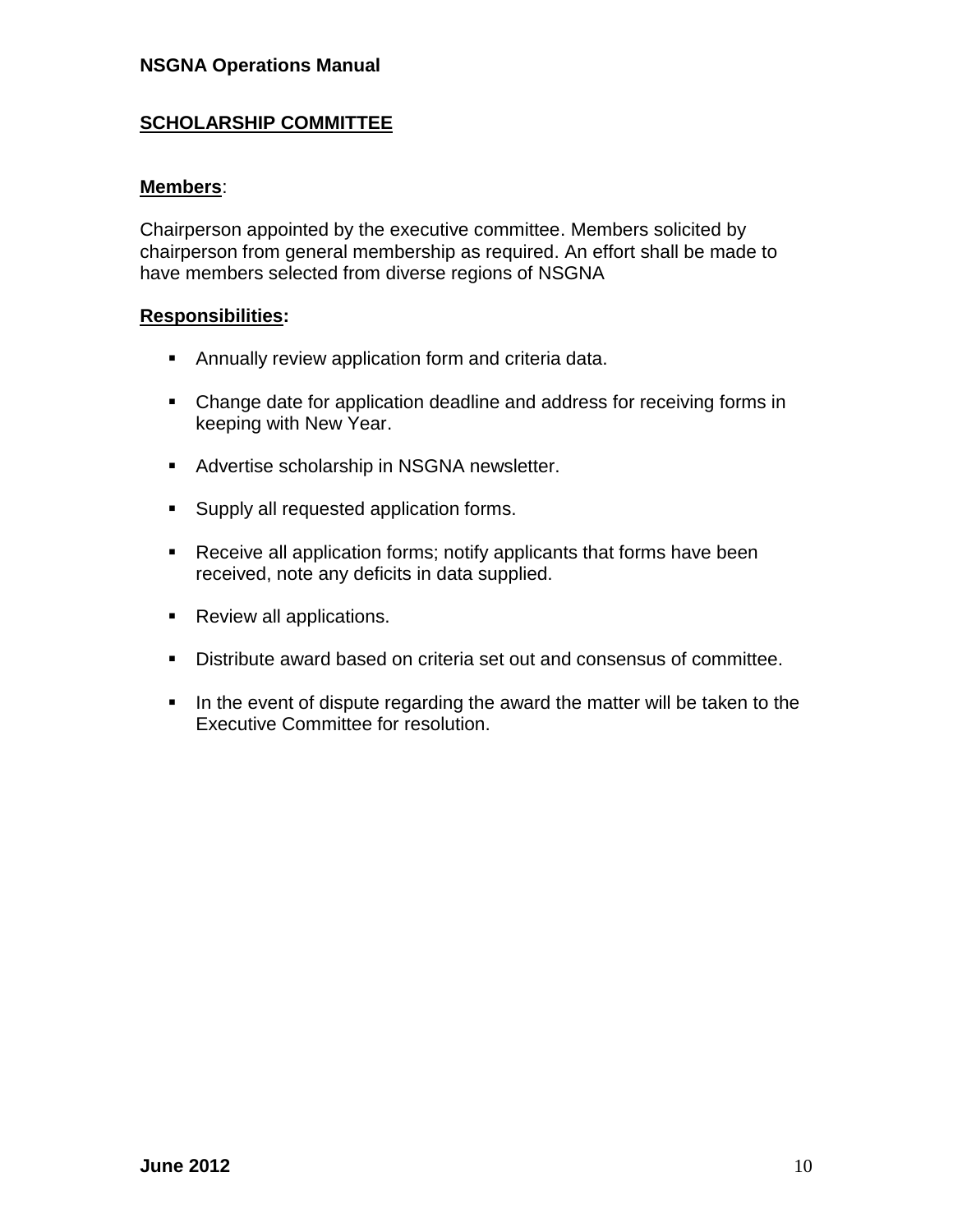# **MEMBERSHIP CRITERIA**

#### **Regular Member**

Registered Nurse (RN) or Licensed Practical Nurse (LPN) in Nova Scotia (active practicing members and non-practicing members of CRNNS and CLPNNS), with current paid membership in NSGNA.

#### **Privileges of regular members:**

- **Voting member of NSGNA and CGNA**
- **Eligibility for scholarship/bursary/ monies**
- Right to hold office in association

#### **Honourary Lifetime Member**

Registered Nurse (RN) or Licensed Practical Nurse (LPN) in Nova Scotia who has been awarded a honourary lifetime membership by NSGNA

#### **Privileges of honourary lifetime members:**

- Whether RN or I PN the same as above
- CGNA portion of NSGNA membership will be paid by NSGNA association and NSGNA portion will be omitted.
- Membership will continue until honourary lifetime member indicate they would no longer wish to be a NSGNA member.

#### **Student Affiliate Member**

Registered Nurse (RN) or Licensed Practical Nurse (LPN) student currently enrolled in provincial program.

#### **Privileges of student affiliate members:**

- **Eligible for scholarship/bursary/monies**
- May be asked to sit on committees

#### **Associate Member**

- Consultants or resource people (organizations would fit here)
- Not necessarily regular members of the Association
- **May be asked to sit on committees**
- Non-voting members

Associate members are consultants or resource people, but do not imply that they are members of the Association. Resource people may be asked to sit on a specific committee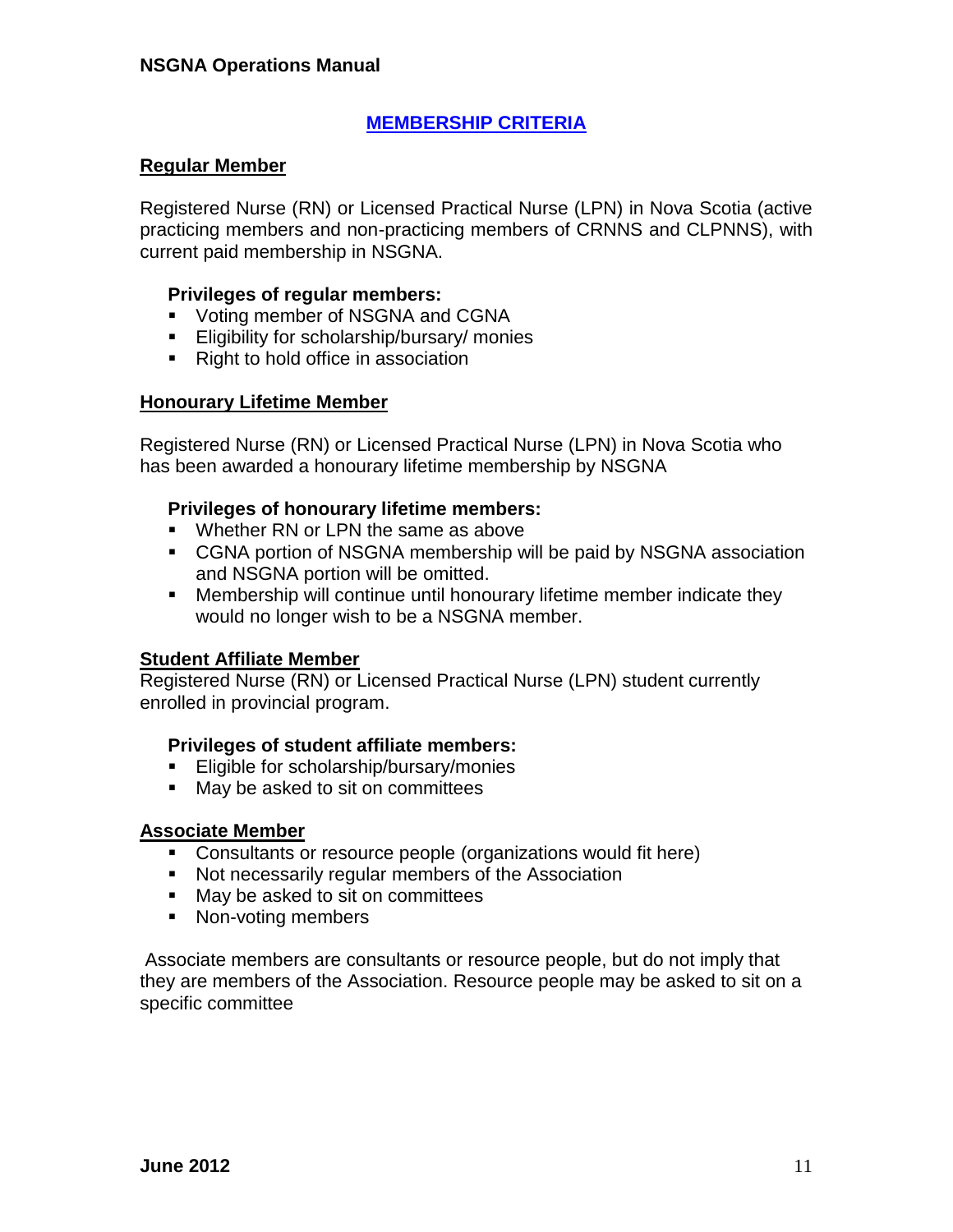## **EXPENSE ALLOWANCE GUIDELINES**

Expense allowances for Executive and designated individuals are as follows:

- Attendance at Executive meetings including AGM mileage will be paid at a rate of 0.3885¢/km travelled. Member must submit request for this allowance to the executive.
- Cost of all postage, telephone costs and stationery used for association business will be reimbursed, expense claim forms must be submitted to treasurer
- Any exceptional costs incurred in the operation of the Association may be submitted to the Executive for approval

Receipts must be submitted for all purchases and services. Travel monies must be requested, detailing dates and times of meetings and mileage travelled.

All requests for funds must be accompanied by an NSGNA expense claim form (copy in appendix) before approval.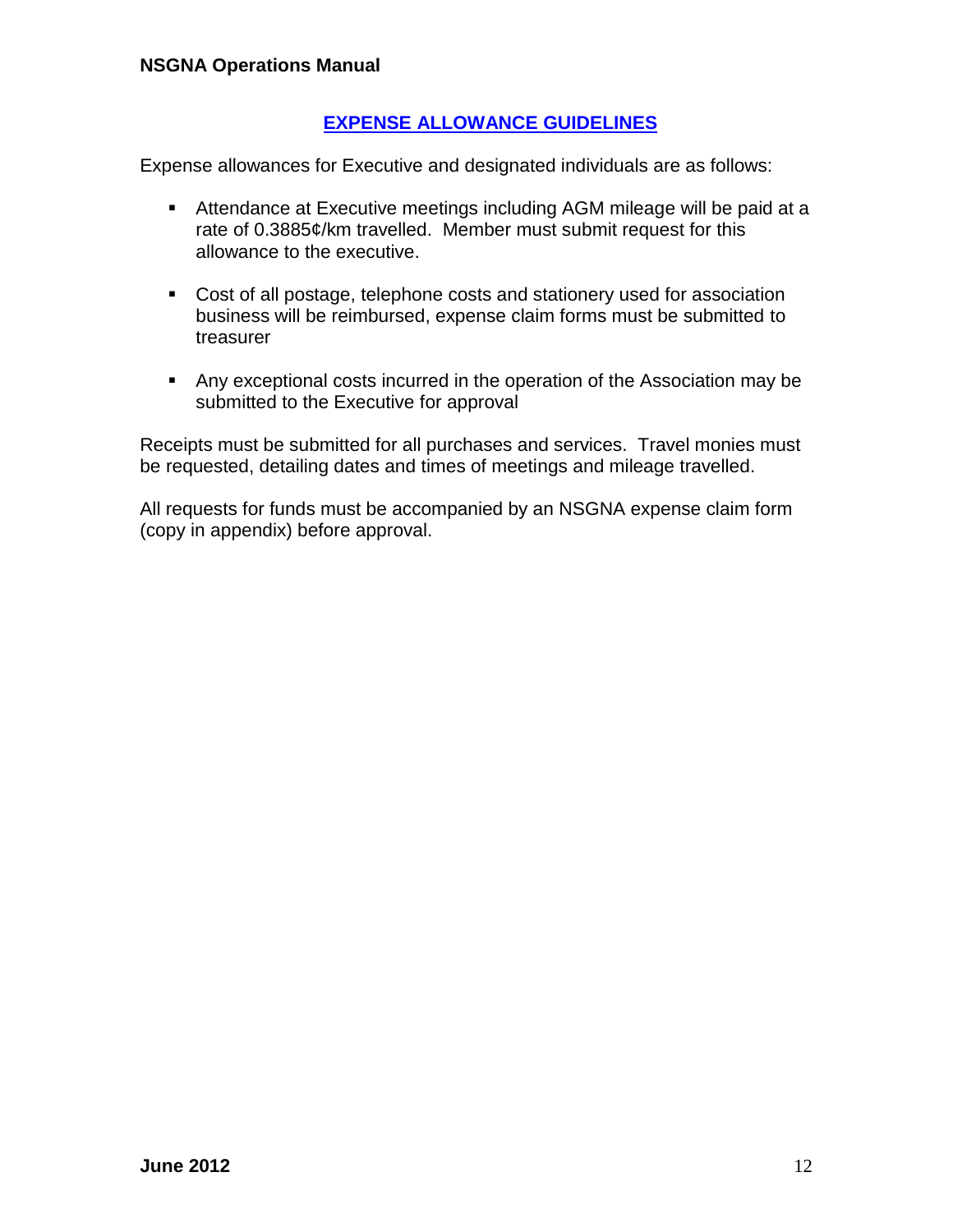## **ANNUAL GENERAL MEETING**

The Association shall hold a General Meeting of the membership at a date and location chosen by the Executive Committee for the purpose of electing officers, receiving reports of officers and committee and for any other business that may arise.

- **Parable 2** place and date of this meeting may be delegated by the executive to others, for example, a regional committee or the education committee
- A quorum is 25 voting members or 10% of voting members which ever is greater
- Voting shall be by a show of hands

#### **Preparation for the AGM and Conference by the Provincial Executive (President)** (Any or all may be delegated)

| 1. | Confirm the hosting District and a conference<br>chairperson.                                               | <b>Executive</b>                      |
|----|-------------------------------------------------------------------------------------------------------------|---------------------------------------|
| 2. | Appoint an Executive member as the liaison person to<br>Conference Planning committee.                      | <b>President</b>                      |
| 3. | Prepare the AGM minutes and distribute to Executive.                                                        | <b>Secretary</b>                      |
| 4. | Reading of the books and prepare the annual budget<br>for presentation.                                     | <b>Treasurer</b>                      |
| 5. | Decision regarding fee to be recommended for the<br>incoming year.                                          | <b>Treasurer</b>                      |
| 6. | Preparation for the elections:<br>Call for nominations prior to AGM<br>Purchase of supplies for voting<br>٠ | <b>Nominating</b><br><b>Committee</b> |
| 7. | Publication of notice of meeting in Newsletter 60 days<br>in advance of AGM.                                | <b>Secretary</b>                      |
| 8. | Review minutes for agenda items.                                                                            | <b>President</b>                      |
| 9. | Canvass Executive for agenda items.                                                                         | <b>President</b>                      |
|    | 10. Review correspondences for agenda items.                                                                | <b>President</b>                      |
|    | 11. Prepares agenda and arranges publication in the AGM                                                     | <b>President</b>                      |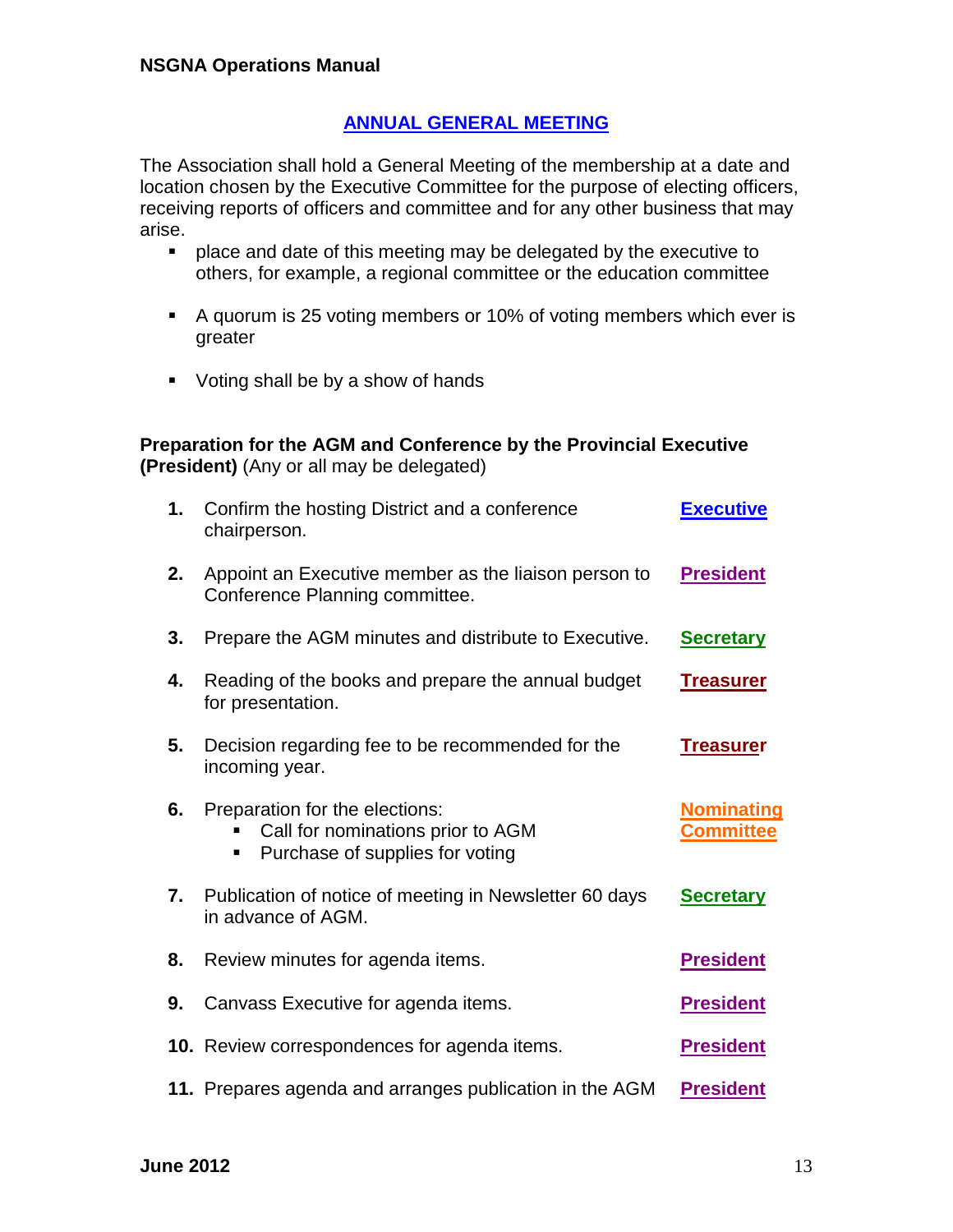booklet to be distributed to all members at the **Conference** 

Also in the AGM booklet are the following:

- Rules of procedures for AGM of the NSGNA
- **Parliamentary Points**
- **Minutes from last AGM**
- **Reports from:** 
	- $\triangleright$  President
	- $\triangleright$  Vice-president
	- $\triangleright$  Scholarship Committee
	- $\triangleright$  Publicity Committee
	- Membership Committee
	- $\triangleright$  Regional Representatives
	- > Treasurer's Report

Any other documentation deemed to be pertinent for Member view.

| 12. Arrange for Parliamentarian if deemed necessary.                                                                                                                                                  | <b>President</b> |
|-------------------------------------------------------------------------------------------------------------------------------------------------------------------------------------------------------|------------------|
| <b>13.</b> Arrange for:<br><b>Scrutineers</b><br><b>Ballots</b><br>Tables outside meeting rooms for taking fees<br>٠<br>Assistants for treasurer/membership person in<br>٠<br>signing up individuals. | <b>President</b> |
| 14. Assist in arranging Executive members to introduce<br>guest speakers.                                                                                                                             | <b>President</b> |
| <b>15.</b> Print motions and give to secretary and<br>parliamentarian.                                                                                                                                | <b>President</b> |
| <b>16.</b> Arrange for election of Nominating Committee (3)<br>members) before closing of AGM.                                                                                                        | <b>President</b> |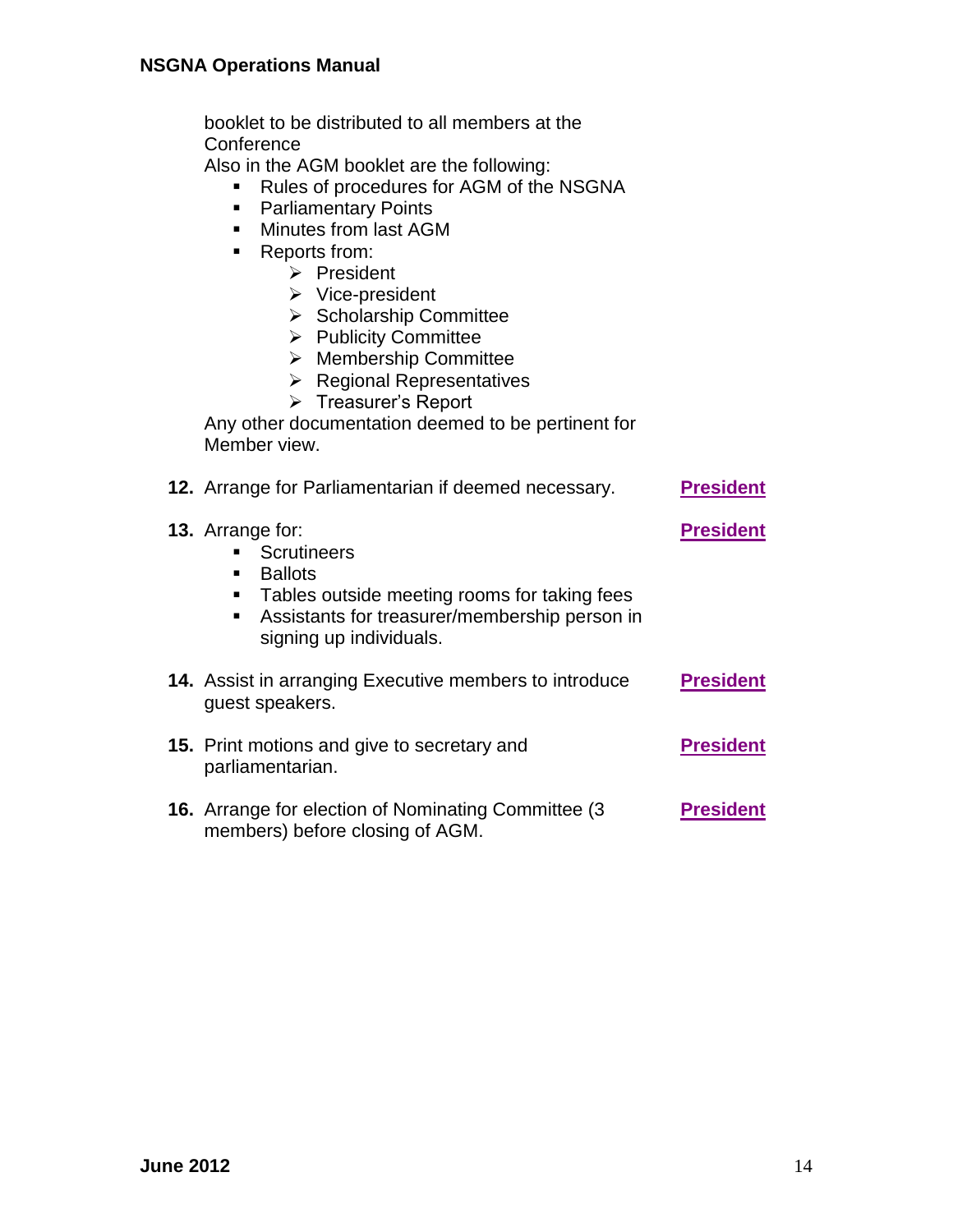# **CRITERIA FOR NSGNA SCHOLARSHIP**

#### **The candidate must:**

- Be a member of the Nova Scotia Gerontological Nurses' Association for at least two current, consecutive years.
- Be involved in a course, project, or nursing research contributing to the knowledge and development of the Gerontological Nurse.
- Be a part-time or full-time student.
- Remain in or return to Nova Scotia to be employed in nursing for a minimum of one year.
- **Have completed the NSGNA Scholarship Application Form**
- **Supply a letter of affirmation relative to the intended project or research.**
- Be willing to share the results of the project or research in the NSGNA newsletter and/or as a presentation with the members of the Nova Scotia Gerontological Nurses' Association within one year after completion of the project.

#### **The closing date for receipt of all applications for the NSGNA Scholarship is March 1st**

Please send requests for application forms and/or completed application form to:

#### **NSGNA**

#### **Scholarship Committee**

#### **Quinpool RPO, PO Box 33101**

#### **Halifax, Nova Scotia**

#### **B3L 4T6**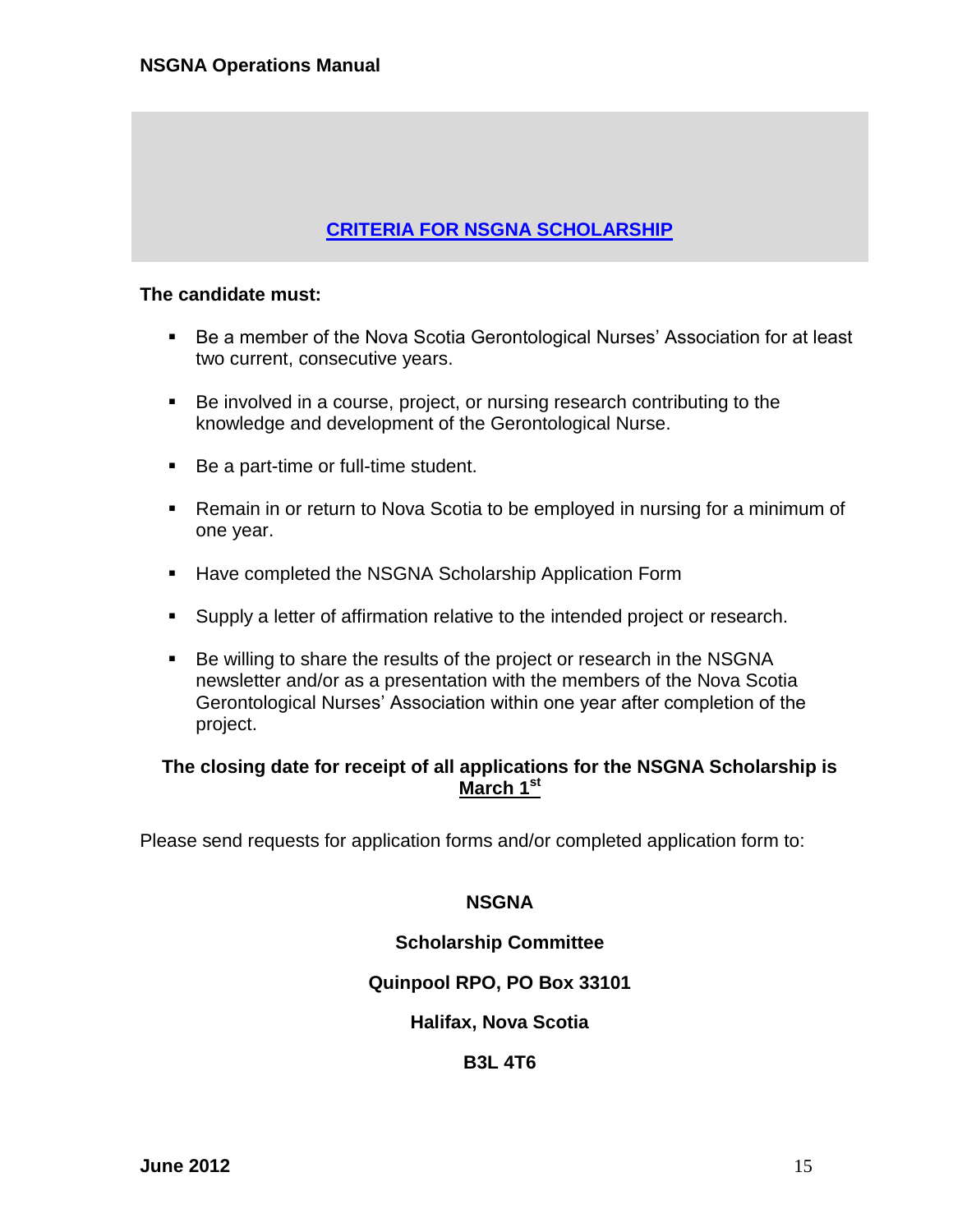# **NOVA SCOTIA GERONTOLOGICAL NURSES ASSOCIATION SCHOLARSHIP APPLICATION FORM**

| <b>A. GENERAL INFORMATION</b>                                                                      |
|----------------------------------------------------------------------------------------------------|
|                                                                                                    |
|                                                                                                    |
|                                                                                                    |
|                                                                                                    |
|                                                                                                    |
| <b>B. NURSING ASSOCIATION MEMBERSHIP</b>                                                           |
|                                                                                                    |
| Have you previously applied for a scholarship? $\square$ NO $\square$ YES: $\square$ Year (s)      |
| Have you previously received a NSGNA scholarship? $\Box$ NO $\Box$ YES: ______________<br>Year (s) |
| Have you received other monies from NSGNA (travel, certification, etc)?                            |
| NO $\Box$ YES: ______________<br>Year $(s)$                                                        |
| <b>C. PROGRAM OF STUDY</b>                                                                         |
|                                                                                                    |
|                                                                                                    |
| Year of study: ____________ Program Length: ____________<br><b>Full-time</b><br><b>Part-time</b>   |
| Acceptance letter enclosed: $\Box$ Yes<br>Expected date of completion: ________________            |
| Briefly describe how your program of study relates to gerontological nursing and how it            |
| ,我们也不会有什么。""我们的,你们也不会不会不会不会不会不会不会不会不会不会不会不会不会。""我们的,我们也不会不会不会不会不会不会不会不会。""我们的,我们                   |
|                                                                                                    |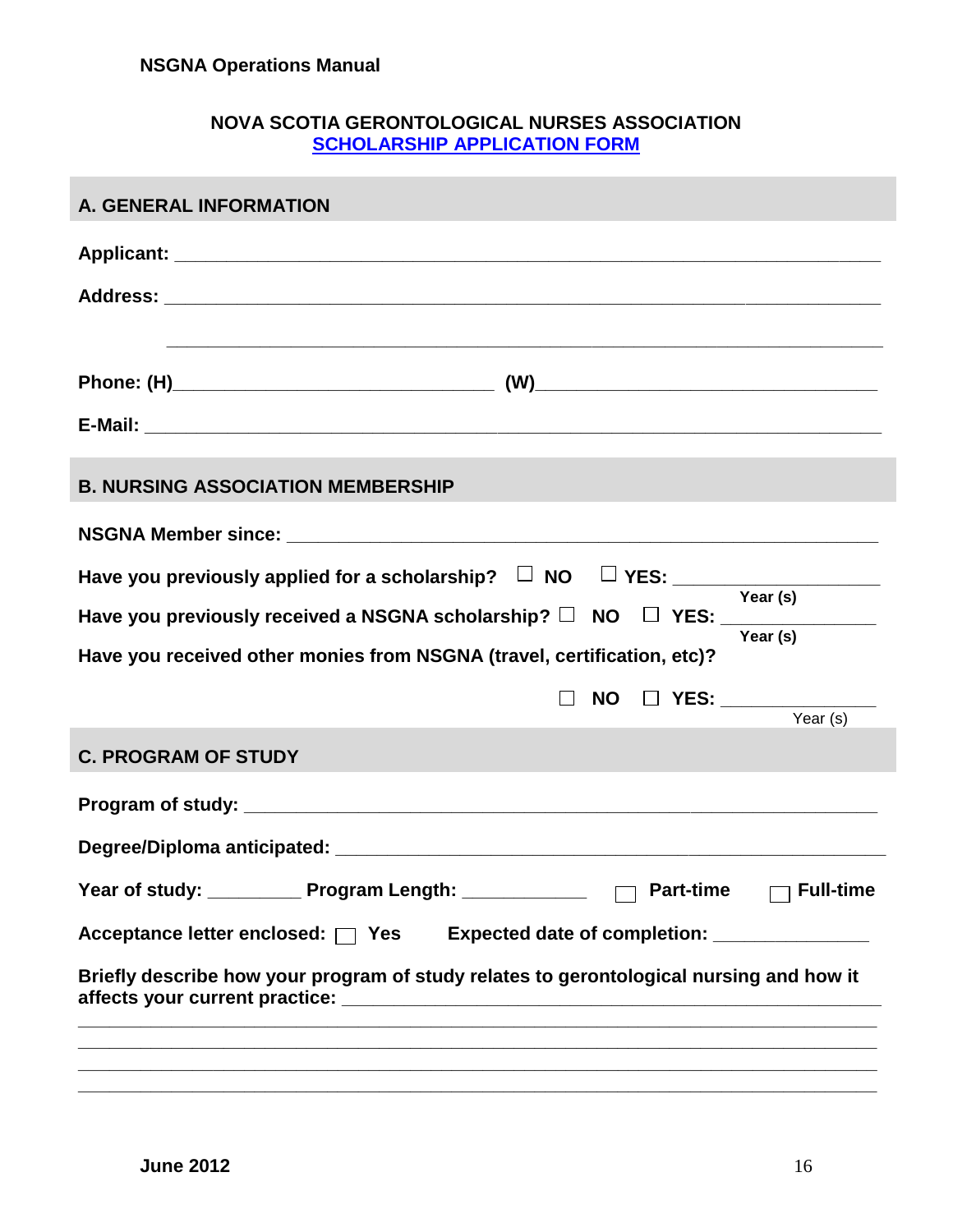| <b>D. PROFESSIONAL MEMBERSHIPS</b>                                                                                             |              |                                                  |
|--------------------------------------------------------------------------------------------------------------------------------|--------------|--------------------------------------------------|
| <b>Please list:</b><br><b>Professional membership(s)</b>                                                                       | <b>Dates</b> | <b>Position(s)</b><br>held                       |
|                                                                                                                                |              |                                                  |
| <b>E. OTHER MEMBERSHIPS</b>                                                                                                    |              |                                                  |
| Non-professional membership(s)                                                                                                 | <b>Dates</b> | <b>Position(s)</b><br>held                       |
|                                                                                                                                |              |                                                  |
| <b>F. VOLUNTEER/COMMUNITY ACTIVITIES</b>                                                                                       |              |                                                  |
| <b>Activities</b>                                                                                                              | <b>Dates</b> | <b>Position(s)</b><br>held                       |
|                                                                                                                                |              |                                                  |
|                                                                                                                                |              |                                                  |
| G. AWARDS, HONOURS, GRANTS (within the last 2 years)                                                                           |              |                                                  |
| <b>Honours, Awards &amp;/or Grants</b>                                                                                         |              | Date                                             |
|                                                                                                                                |              |                                                  |
| <b>H. PUBLICATIONS</b>                                                                                                         |              |                                                  |
| Please list all professional publications to date, or in press (please use APA format):                                        |              |                                                  |
|                                                                                                                                |              |                                                  |
| <b>I. PRESENTATIONS</b><br>(Relevant to Gerontology)<br>Please list all professional nursing presentations that you have made: |              |                                                  |
| <b>Audience</b><br><b>Date</b>                                                                                                 | <b>Topic</b> |                                                  |
|                                                                                                                                |              |                                                  |
|                                                                                                                                |              |                                                  |
|                                                                                                                                |              |                                                  |
| <b>J. EDUCATIONAL BACKGROUND</b>                                                                                               |              |                                                  |
| Please list educational institutions, in sequence, starting with the most recent:                                              |              |                                                  |
| <b>Institution &amp; Location</b><br><b>Date Completed</b>                                                                     |              | <b>Certification Diploma or</b><br><b>Degree</b> |
|                                                                                                                                |              |                                                  |
|                                                                                                                                |              |                                                  |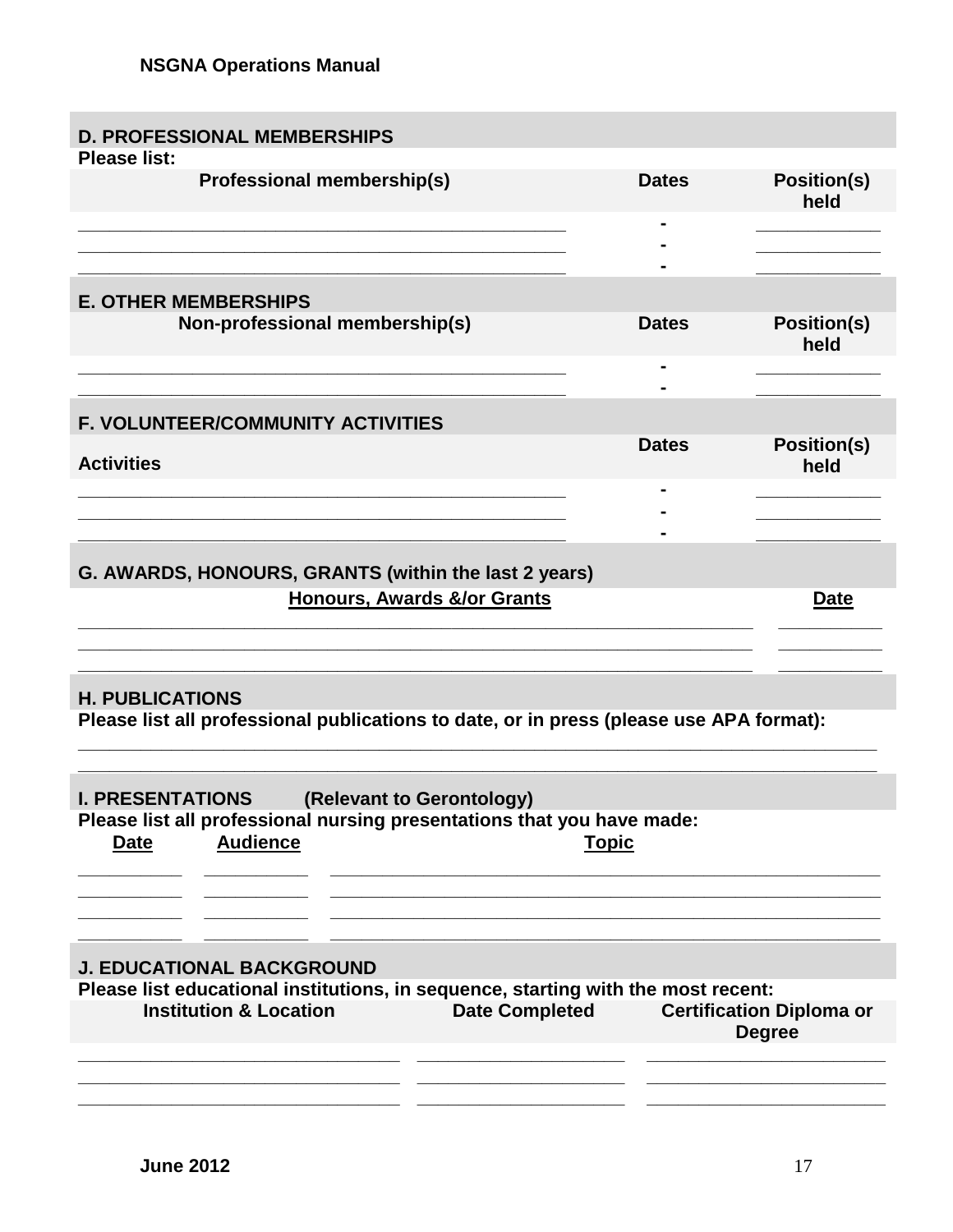# **K. PROFESSIONAL EXPERIENCE**

# *Please list positions held, in sequence, starting with the most recent position first:*

| <b>Institution &amp; Location</b> | <b>Position(s)</b> | Date(s) |
|-----------------------------------|--------------------|---------|
|                                   |                    |         |
|                                   |                    |         |
|                                   |                    |         |
|                                   |                    |         |

| <b>For Committee Use Only</b>            |                              |  |
|------------------------------------------|------------------------------|--|
| <b>Current Consecutive NSGNA Member</b>  | # of Years__________________ |  |
| <b>Previous Scholarship</b>              | <b>YES</b>                   |  |
| <b>Other Monies</b>                      | <b>YES</b>                   |  |
| <b>Acceptance Letter</b>                 | <b>YES</b><br>$\mathsf{L}$   |  |
| <b>Relates to gerontological Nursing</b> | $\mathsf{L}$<br><b>YES</b>   |  |
| <b>Professional/Other Membership(s)</b>  | ⊔<br><b>YES</b>              |  |
| <b>Volunteer/ Community Actives</b>      | ⊔<br><b>YES</b>              |  |
| <b>Awards, Honours, Grants</b>           | <b>YES</b><br>П              |  |
| <b>Publications</b>                      | <b>YES</b><br>П              |  |
|                                          | Date: __________________     |  |
|                                          | Date: _________________      |  |
|                                          | Date: _________________      |  |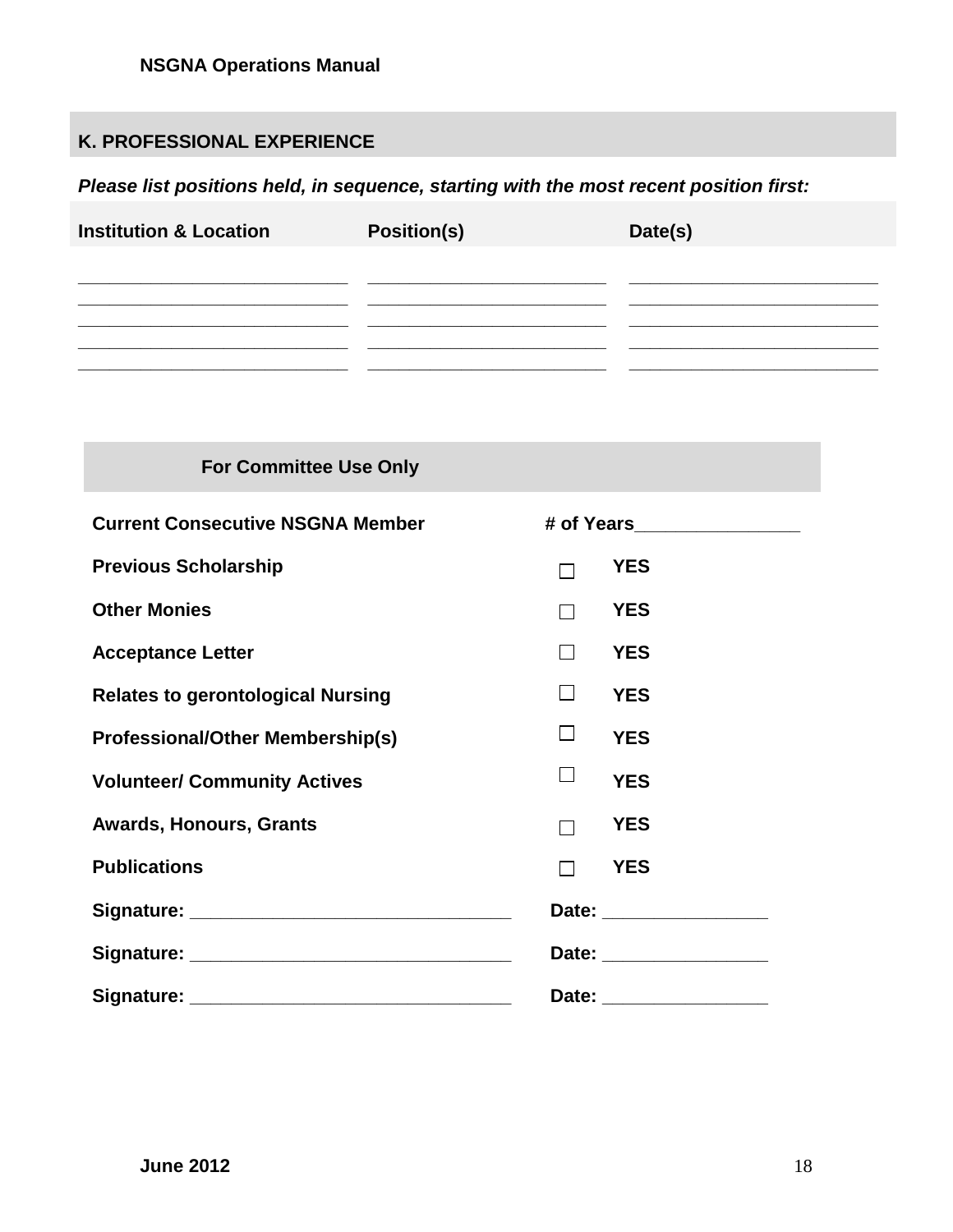#### **NSGNA CNA CERTIFICATION IN GERONTOLOGY BURSARY CRITERIA AND APPLICATION FORM**

## **Eligibility**

The certification in Gerontology bursary is award to an individual who;

- Is a member of the Nova Scotia Gerontological Nurses' Association for at least two current, consecutive years.
- Is writing the CNA Certification in Gerontological for the first time or applying for recertification to CNA Certification in Gerontological.

Remain in or return to Nova Scotia to be employed in nursing for a minimum of one year

## **Criteria**

Has met CNA criteria and has been approved by CNA to write exam for certification in Gerontology.

**or**

Has met requirements by CNA for recertification and has been recertified

#### **Process**

Completed certification forms are forwarded to NSGNA Executive who will screen applicants for eligibility. Successful applicant(s) will be randomly drawn by NSGNA Executive

- Copy of CNA certification in Gerontology application approval letter or receipt attached.
- **or**
- Copy of recertification letter/ certificate

|         | (W) |  |
|---------|-----|--|
| E-Mail: |     |  |

# **The closing date for receipt of all applications for the NSGNA Certification Bursary is postmarked by March 1st**

Send completed form to:

NSGNA ,Quinpool RPO, P.O. Box 33101, Halifax, Nova Scotia, B3L 4T6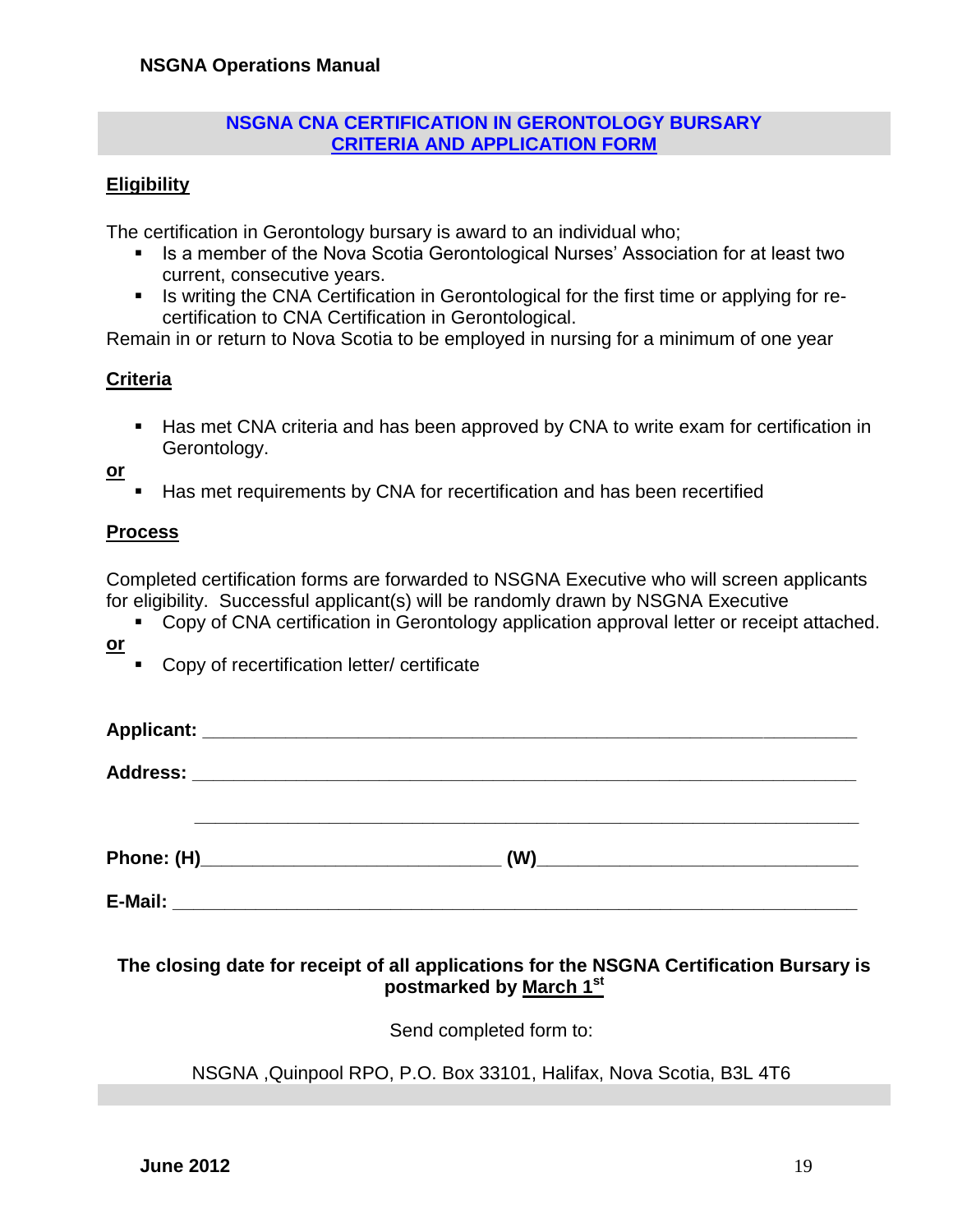## **CONFERENCE BURSARY CRITERIA AND APPLICATION FORM**

The award of monies for conference bursaries for members of NSGNA travelling for business and/or participation in meetings or events related to NSGNA may be considered based on the following criteria:

- Applicant must be a member of NSGNA and have maintained paid membership for three current consecutive years.
- The objective of the travel must align with our mission statement.
- Award of bursaries will be at the discretion of the Executive based on available resources and the number of requests at any given time
- Application should be made in writing to the Executive of NSGNA allowing adequate time for consideration of the request.
- The following items may be claimed as a conference expense; registration fee, hotel, travel (e.g., air fare, taxi, shuttle, etc), does not include Expense Allowances for Executive (see Operations Manual).
- An estimate of cost may be submitted, but monies will only be awarded when original receipts are forwarded. Successful applicants will be made aware.

#### **Please complete the following:** (PRINT CONTACT INFORMATION)

| Phone (H): ___________________________________(W): _____________________________                        |
|---------------------------------------------------------------------------------------------------------|
| Application letter for request demonstrating above criteria <u>attached</u> : $\boxed{\phantom{\cdot}}$ |
| Mail to the following address:                                                                          |
|                                                                                                         |

**NSGNA, Quinpool RPO, PO Box 33101, Halifax, Nova Scotia, B3L 4T6**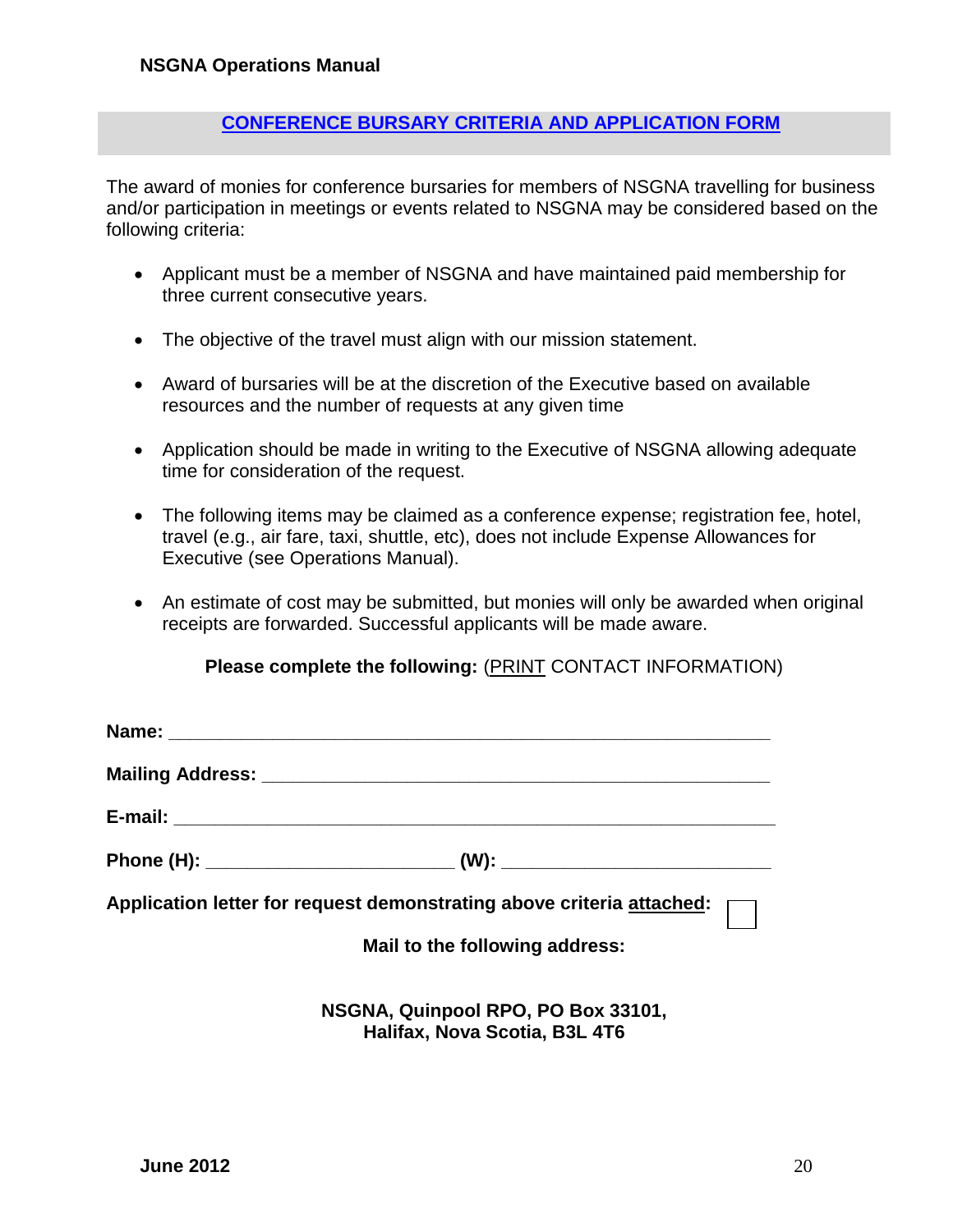# **NSGNA Honourary Lifetime Membership Award Nomination Form**

#### **Eligibility**

The Honourary Membership is awarded to acknowledge a nurse who;

- a) is recognized as making an outstanding contribution to the field of gerontology and/or the health and care of older adults through their career or community participation. Is a current member of NSGNA (consideration will be given to previous members).
- b) is retired or retiring, has made an outstanding contribution to gerontological nursing and the care of older adults during their career and is currently a member of NSGNA (consideration will be given to previous members).

#### **Criteria**

Selection will be made on the basis of *written* documentation in support of how well the nominee meets the honorary membership award criteria (see page 2).

#### **Process**

- Completed nomination form signed by three (3) nominators and supporting documentation is forwarded to the Executive postmarked by March 1<sup>st</sup> for consideration that year.
- The successful nominee must be supported by agreement of the Executive.
- The recipient will receive a certificate and be recognized at the NSGNA AGM.

| <b>Nomination Information</b> (please print clearly)          |           |              |
|---------------------------------------------------------------|-----------|--------------|
|                                                               |           |              |
|                                                               |           |              |
| <b>Nominators</b><br>All nominators will be members of NSGNA. |           |              |
| Print name                                                    | Signature | Phone number |
|                                                               |           |              |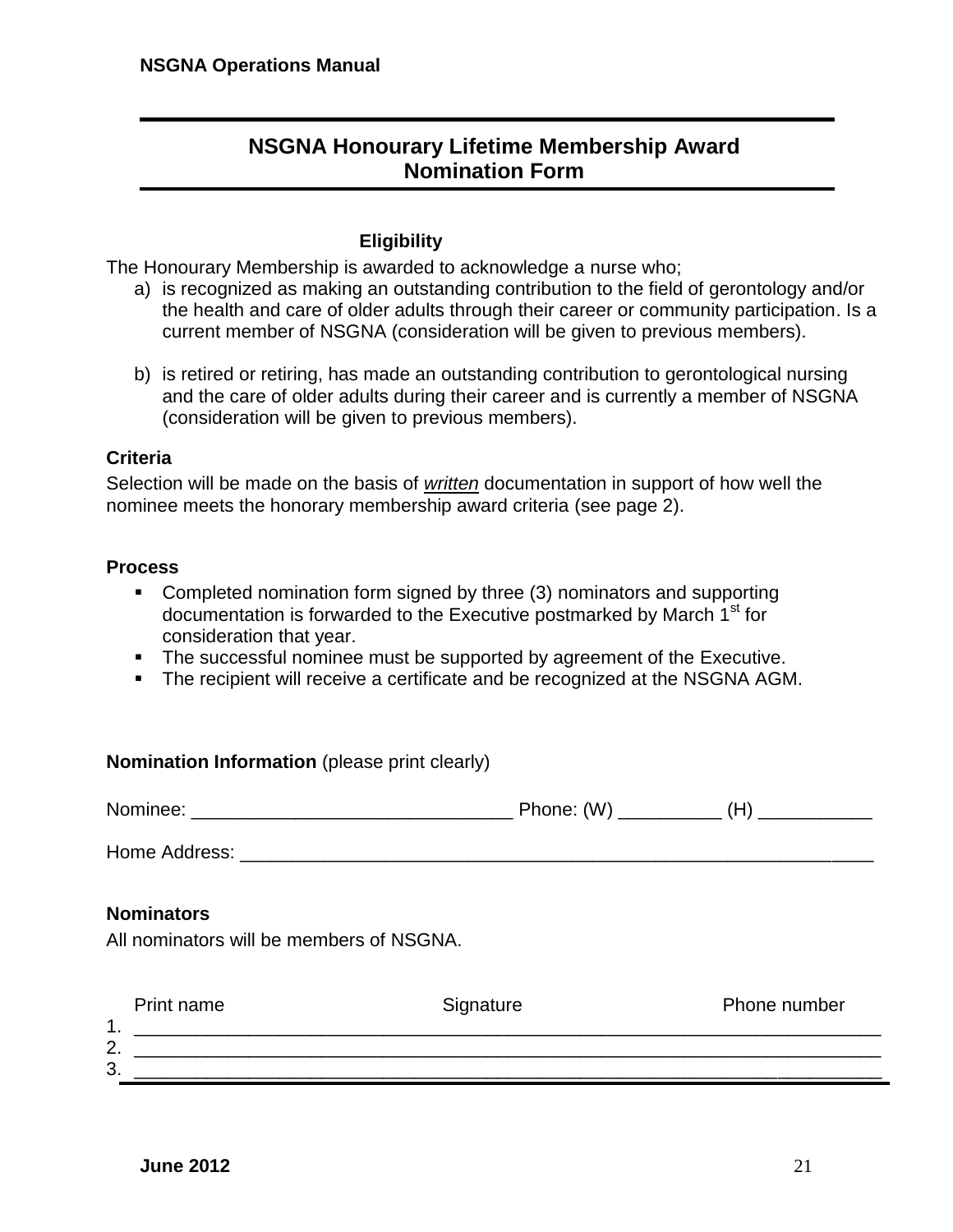### **NSGNA**: Attention Nominations Committee

Quinpool RPO,

P.O. Box 33101,

Halifax. N.S.,

B3L 4T6

# **Deadline March 1st Nova Scotia Gerontological Nursing Association**

# **Honourary Lifetime Membership Award Criteria**

## **Criteria:**

- 1. Individuals who have significantly participated in the Nova Scotia Gerontological Nurses Association (NSGNA) or CGNA.
- 2. Individuals who have made a significant contribution to the health care of older adults by:
	- Creating or assisting in the organizing and implementing of health care for older adults
	- Demonstrating gerontological expertise resulting in an improvement in the health care delivery system.
- 3. Individuals whose activities have resulted in increased status and public recognition for the specialty of gerontology through their leadership skills
- 4. Individuals whose leadership activities have gained the respect, admiration, and support of other gerontology leaders and peers.
- 5. Individuals who have made a personal contribution to the promotion of gerontology through:
	- Published materials.
	- Research and teaching, and/or
	- Providing public statements on questions related to gerontology.